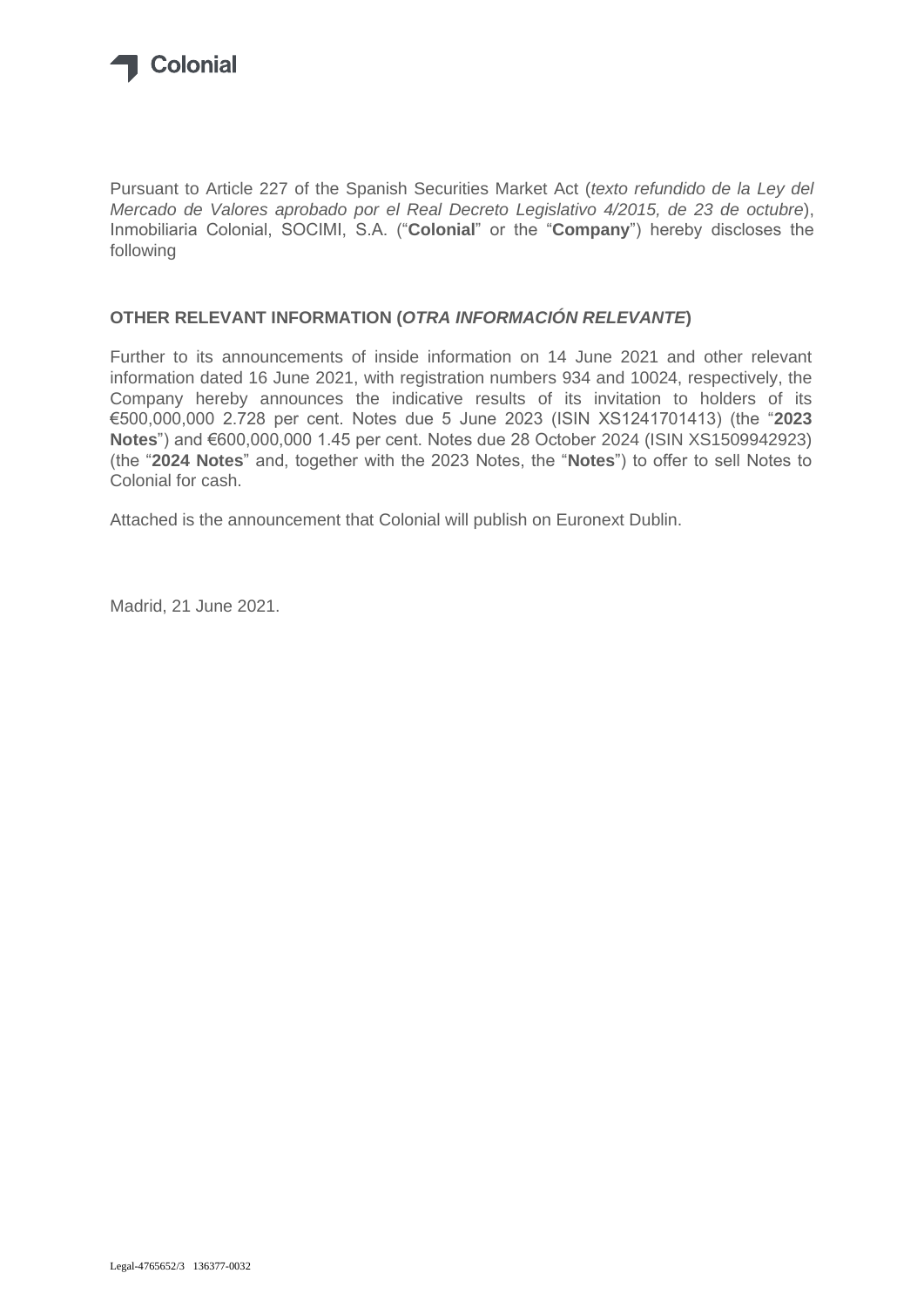# **THIS ANNOUNCEMENT CONTAINS INSIDE INFORMATION FOR THE PURPOSES OF ARTICLE 7 OF THE MARKET ABUSE REGULATION (EU) 596/2014.**

# **INMOBILIARIA COLONIAL, SOCIMI, S.A. ANNOUNCES INDICATIVE RESULTS OF TENDER OFFER FOR NOTES**

**NOT FOR RELEASE, PUBLICATION OR DISTRIBUTION IN OR INTO, OR TO ANY PERSON LOCATED OR RESIDENT IN OR AT ANY ADDRESS IN THE UNITED STATES OF AMERICA, ITS TERRITORIES AND POSSESSIONS (INCLUDING PUERTO RICO, THE U.S. VIRGIN ISLANDS, GUAM, AMERICAN SAMOA, WAKE ISLAND AND THE NORTHERN MARIANA ISLANDS), ANY STATE OF THE UNITED STATES OF AMERICA AND THE DISTRICT OF COLUMBIA) (THE "UNITED STATES") OR TO ANY U.S. PERSON (AS DEFINED IN REGULATION S OF THE UNITED STATES SECURITIES ACT OF 1933, AS AMENDED (THE "SECURITIES ACT")) OR IN OR INTO ANY JURISDICTION WHERE IT IS UNLAWFUL TO RELEASE, PUBLISH OR DISTRIBUTE THIS ANNOUNCEMENT.**

*This announcement does not constitute an invitation to participate in the Offer (as defined herein) in or from any jurisdiction in or from which, or to or from any person to or from whom, it is unlawful to make such offer under applicable securities laws or otherwise. The distribution of this announcement in certain jurisdictions (including the United States, the United Kingdom, the Republic of Italy, Belgium, France and Spain) may be restricted by law. Persons into whose possession this document comes are required by the Offeror and the Dealer Managers (each as defined herein) to inform themselves about, and to observe, any such restrictions. No action that would permit a public offer has been or will be taken in any jurisdiction by the Offeror, the Dealer Managers or the Tender Agent.*

Madrid, 21 June 2021.

Further to its announcements on 14 June 2021 and 16 June 2021, Inmobiliaria Colonial, SOCIMI, S.A. (the "**Offeror**") hereby announces the indicative results of its invitation to holders of its  $\epsilon$ 500,000,000 2.728 per cent. Notes due 5 June 2023 (the "**2023 Notes**") and €600,000,000 1.45 per cent. Notes due 28 October 2024 (the "**2024 Notes**" and, together with the 2023 Notes, the "**Notes**" and, each issuance of Notes, a "**Series**") to offer to sell Notes to the Offeror for cash at the relevant Purchase Price (the "**Offer**").

The Offer was made upon the terms and subject to the conditions contained in a tender offer memorandum dated 14 June 2021 (the "**Tender Offer Memorandum**") prepared in connection with the Offer. Capitalised terms used in this announcement and not otherwise defined have the meanings ascribed to them in the Tender Offer Memorandum.

#### **Summary of Results**

Following the expiration of the Offer at 16:00 (CEST) on 18 June 2021, the Offeror hereby announces that (subject to its confirmation in its sole and absolute discretion and conditional upon satisfaction of the New Financing Condition):

- (i) it intends to accept for purchase  $669,000,000$  in aggregate principal amount of the 2023 Notes and €306,100,000 in aggregate principal amount of the 2024 Notes, in each case in accordance with the terms and conditions of the Offer; and
- (ii) there will be no pro-ration for the 2024 Notes as the Offeror intends to increase the Acceptance Amount and accept all 2024 Notes that were validly tendered, subject to the terms and conditions of the Offer. As stated in the Tender Offer Memorandum, the Offeror will accept for purchase any and all of the 2023 Notes that were validly tendered, with no pro rata scaling, subject to the terms and conditions of the Offer.

If the Offeror accepts valid tenders of Notes pursuant to the Offer, the Purchase Price for each Series of Notes accepted for purchase will be determined at or around 13:00 (CEST) today (the "**Pricing Time**") in accordance with market convention and which is intended to reflect (i) in the case of the 2023 Notes, a yield to maturity of the 2023 Notes and (ii) in the case of the 2024 Notes, a yield to the First Optional Call Date, in each case, on the Settlement Date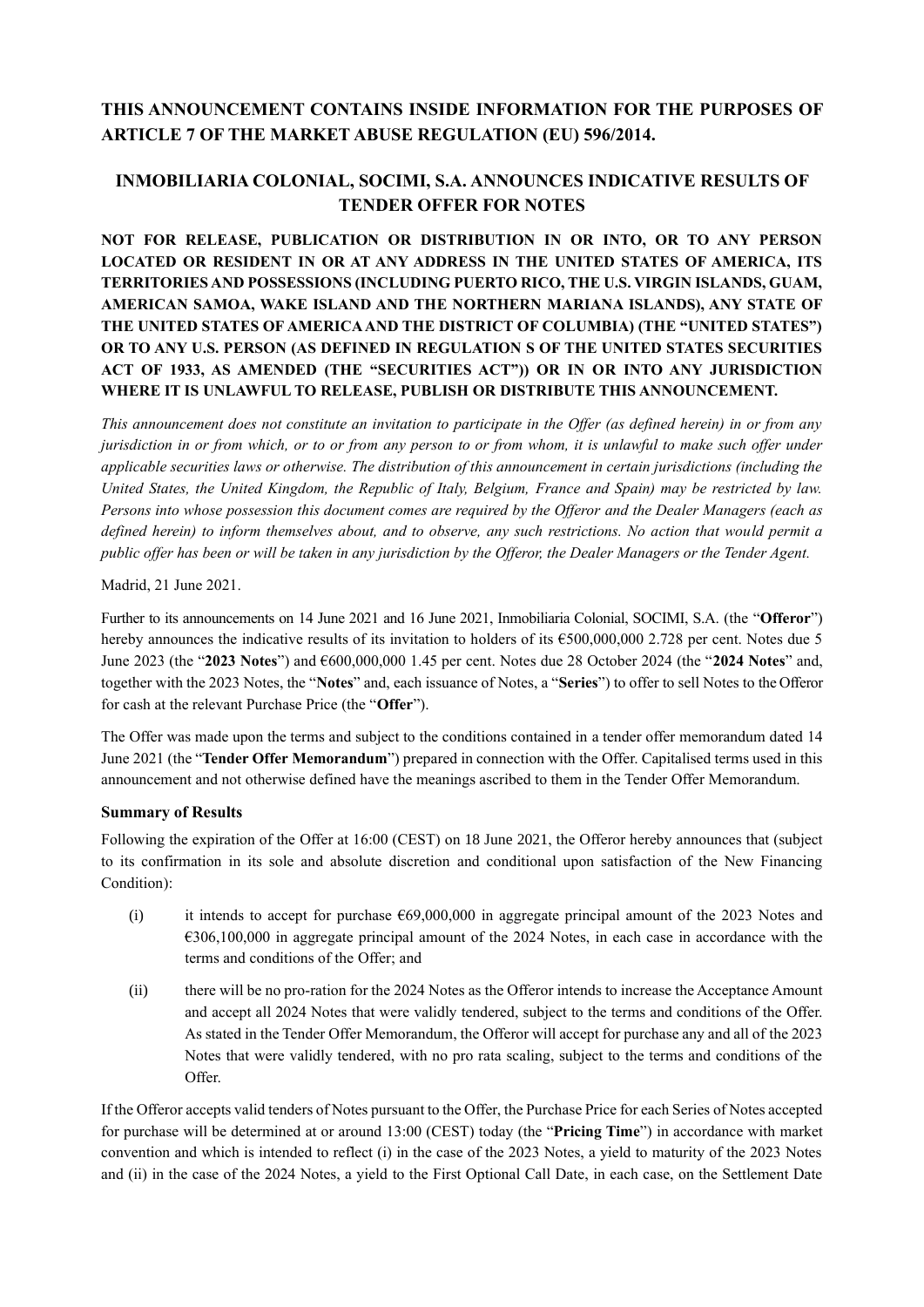based on the relevant Purchase Yield, which is, in the case of the 2023 Notes only, the sum of the Reference Benchmark Yield and the Purchase Spread.

| <b>Description of Notes</b> | <b>ISIN</b>  | <b>Maturity Date</b> | <b>First Optional Call</b><br>Date | Indicative aggregate principal amount<br>accepted |
|-----------------------------|--------------|----------------------|------------------------------------|---------------------------------------------------|
| 2023 Notes                  | XS1241701413 | 5 June 2023          | Not Applicable                     | €69,000,000                                       |
| 2024 Notes                  | XS1509942923 | 28 October 2024      | 28 July 2024                       | €306,100,000                                      |

The Offeror will announce today as soon as reasonably practicable following the Pricing Time whether or not the Offeror will accept valid tenders of Notes pursuant to the Offer (conditional upon satisfaction of the New Financing Condition), details of:

- (i) the principal amount of each Series tendered;
- (ii) the principal amount of each Series accepted for purchase;
- (iii) the Reference Benchmark Yield and the Purchase Yield for the 2023 Notes; and
- (iv) the relevant Purchase Price and relevant Accrued Interest for each Series accepted for purchase.

### **Settlement**

All purchases of Notes accepted pursuant to the Offer are (subject to confirmation by the Offeror in its sole and absolute discretion) expected to be settled on 23 June 2021 (the "**Settlement Date**") through the normal procedures of the Clearing Systems.

Subject to the successful completion (in the sole and absolute determination of the Offeror) of the issue by the Offeror of the €500,000,000 0.750 per cent Notes due June 2029 under its €5,000,000,000 Euro Medium Term Note Programme, which is expected to take place on 22 June 2021, on the Settlement Date the Offeror will pay, or procure the payment of, the relevant Purchase Price plus the relevant Accrued Interest to all Noteholders whose Tender Instructions have been validly accepted by the Offeror pursuant to the terms and conditions of the Offer, subject to receipt of the relevant Notes.

Notes in respect of which the Offeror has not accepted a Tender Instruction will remain outstanding subject to the terms and conditions of such Notes.

## **Further Information**

A complete description of the terms and conditions of the Offer is set out in the Tender Offer Memorandum. BNP Paribas, CaixaBank, S.A. and J.P. Morgan AG are the Dealer Managers for the Offer.